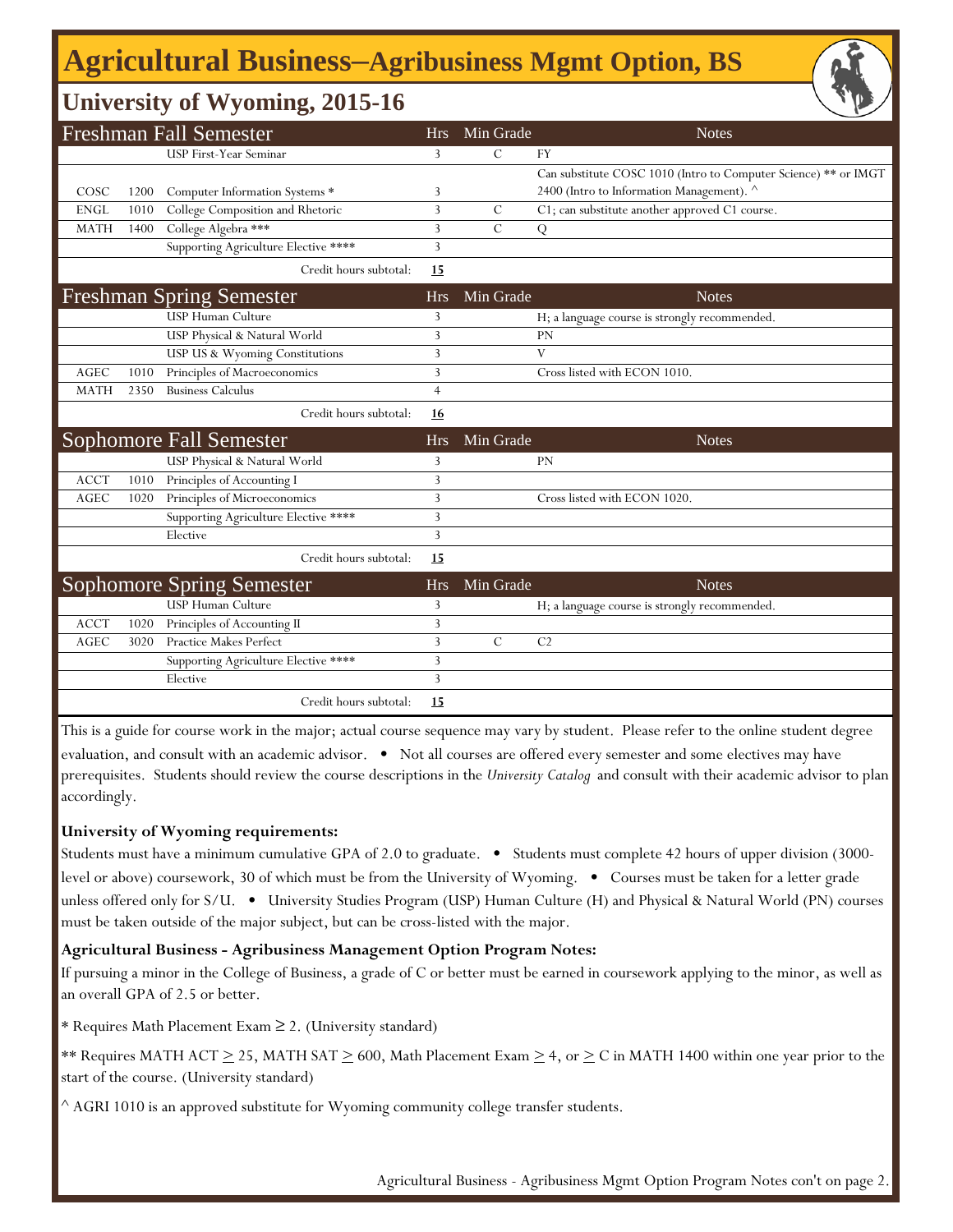## **Agricultural Business‒Agribusiness Mgmt Option, BS**

## **University of Wyoming, 2015-16**

|             |      | <b>Junior Fall Semester</b>                     | <b>Hrs</b>     | Min Grade | <b>Notes</b>                                                                                                               |
|-------------|------|-------------------------------------------------|----------------|-----------|----------------------------------------------------------------------------------------------------------------------------|
| AGEC        | 3400 | Agricultural Law                                | 3              |           |                                                                                                                            |
| <b>ECON</b> | 3010 | Intermediate Macroeconomics                     | 3              |           |                                                                                                                            |
| <b>STAT</b> | 2070 | Introductory Statistics for the Social Sciences | $\overline{4}$ |           | Can substitute STAT 2050 (Fundamentals of Statistics).                                                                     |
|             |      | Electives                                       | 6              |           |                                                                                                                            |
|             |      | Credit hours subtotal:                          | 16             |           |                                                                                                                            |
|             |      | <b>Junior Spring Semester</b>                   | <b>Hrs</b>     | Min Grade | <b>Notes</b>                                                                                                               |
| AGEC        | 4050 | <b>Agribusiness Marketing</b>                   | 3              |           | Can substitute MKT 3210 (Introduction to Marketing).                                                                       |
| <b>AGEC</b> | 4500 | Agricultural Finance                            | 3              |           |                                                                                                                            |
| <b>ECON</b> | 3020 | Intermediate Microeconomics                     | 3              |           |                                                                                                                            |
|             |      | Electives                                       | 6              |           |                                                                                                                            |
|             |      | Credit hours subtotal:                          | 15             |           |                                                                                                                            |
|             |      | <b>Senior Fall Semester</b>                     | <b>Hrs</b>     | Min Grade | <b>Notes</b>                                                                                                               |
| <b>AGEC</b> |      | 4060 Agribusiness Management                    | 3              |           |                                                                                                                            |
|             |      |                                                 |                |           | C3; can substitute AGEC 4970 (Technical Communication for                                                                  |
| AGEC        | 4965 | Agribusiness Strategy and Ethics Capstone       | 3              | C         | Agribusiness).                                                                                                             |
|             |      | Upper Division Business elective *****          | 3              |           |                                                                                                                            |
|             |      | Upper Division Ag Economics elective ******     | 3              |           |                                                                                                                            |
|             |      | Elective                                        | 3              |           |                                                                                                                            |
|             |      | Credit hours subtotal:                          | 15             |           |                                                                                                                            |
|             |      | <b>Senior Spring Semester</b>                   | <b>Hrs</b>     | Min Grade | <b>Notes</b>                                                                                                               |
| AGEC        | 4830 | Ag Commodities & Futures Markets                | 3              |           | Can substitute AGEC 4450 (Negotiation), AGED 4840 (Ag Market<br>Analysis) or AGEC 4880 (Int'l Ag Trade, Markets & Policy). |
|             |      | Upper Division Business electives *****         | 6              |           |                                                                                                                            |
|             |      | <b>Upper Division Elective</b>                  | 3              |           |                                                                                                                            |
|             |      | Elective                                        | $\mathbf{1}$   |           |                                                                                                                            |
|             |      | Credit hours subtotal:                          | 13             |           |                                                                                                                            |
|             |      | <b>TOTAL CREDIT HOURS:</b>                      | 120            |           |                                                                                                                            |

**Agricultural Business - Agribusiness Management Option Program Notes con't:**

\*\*\* Requires MATH ACT ≥ 23, MATH SAT ≥ 600, Math Placement Exam ≥ 3, or  $\geq C$  in MATH 0925. (University standard)

\*\*\*\* Can be any course in the College of Ag & Natural Resources outside of the Department of Agricultural and Applied Economics.

• Credits earned in approved USP PN courses offered within the College of Ag & Natural Resources can fulfill the supporting ag electives requirement.

\*\*\*\*\* The major requires students to earn nine (9) hours of upper division credit from the College of Business, excluding MKT 3210 (Introduction to Marketing) when taken in lieu of AGEC 4050 (Agribusiness Marketing). • Agricultural Business majors cannot take more than 30 credits from the College of Business, excluding USP designated courses, unless they declare a second major in the College of Business.

\*\*\*\*\*\* The major requires students to earn 18 hours of upper division credit in Agricultural Economics (AGEC), not including the courses necessary to fulfill the C2 and C3 requirements.